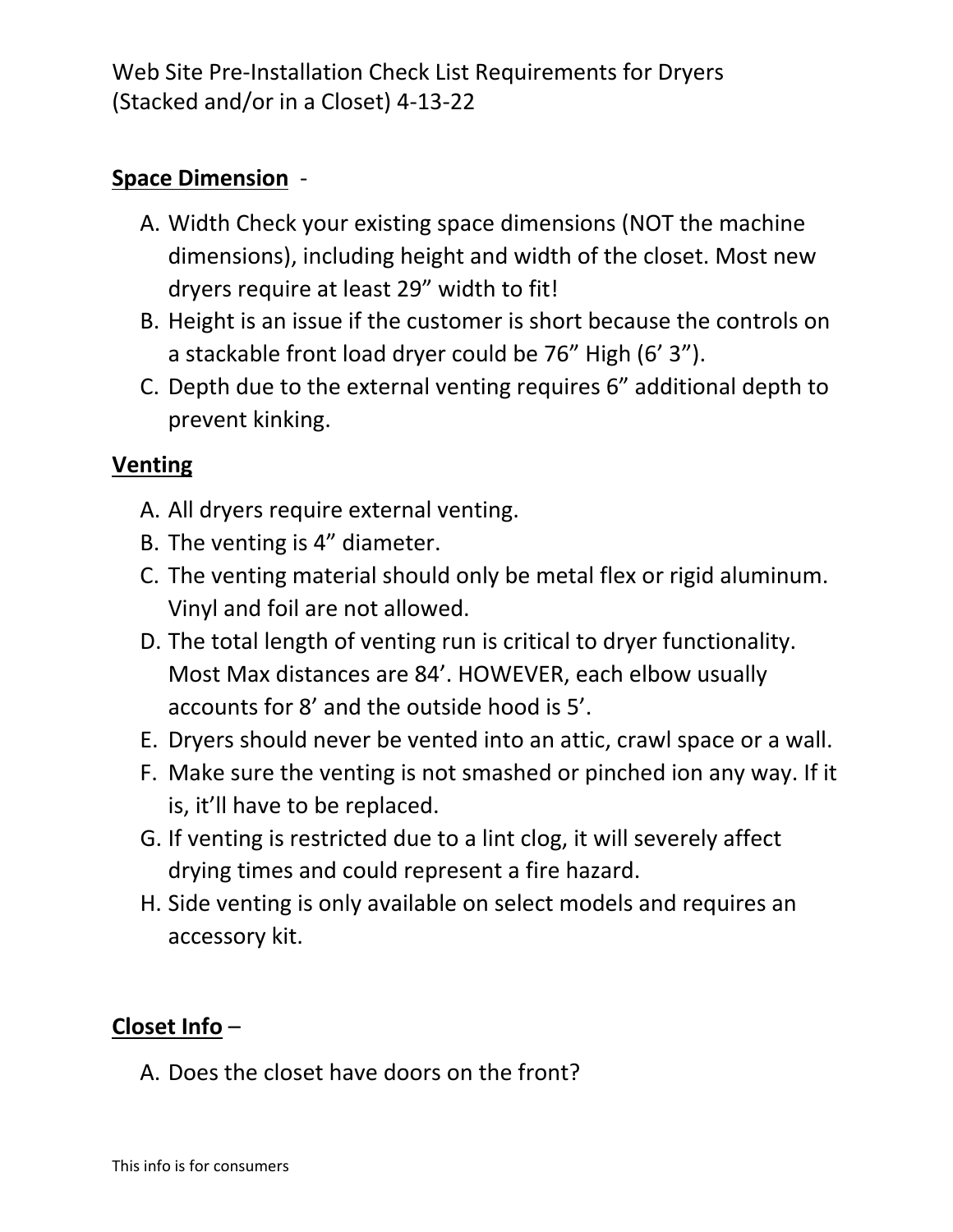Web Site Pre-Installation Check List Requirements for Dryers (Stacked and/or in a Closet) 4-13-22

- B. Bi-Fold doors are going to severely restrict the size of the machine that will fit the space due to the collapsing nature of the bi-folds, restricting depth.
- C. If the closet dimensions are tight on width, we may not be able to get to the rear of the machine to gain access to the venting and electrical/gas connections.

**Flooring** - What type on flooring is the machine resting on? If second floor, does it provide solid support?

#### **Pedestals**

Pedestals can only be added when the washer and dryer are sitting side by side. You CANNOT add a pedestal if the washer and dryer are stacked.

# **Electric Supply** –

- A. If dryer is electric, make sure the electric outlet is 30 amp, 220V, that is securely anchored to the wall.
- B. Identify if the end of the plug is three or four prong.
- C. Gas dryers require 110V 15 amp electric outlet, that is securely anchored to the wall.

## **Gas Supply**

- A. Confirm if you have natural gas or bottled (propane) gas.
- B. An external shut off valve is required on ALL gas appliances.